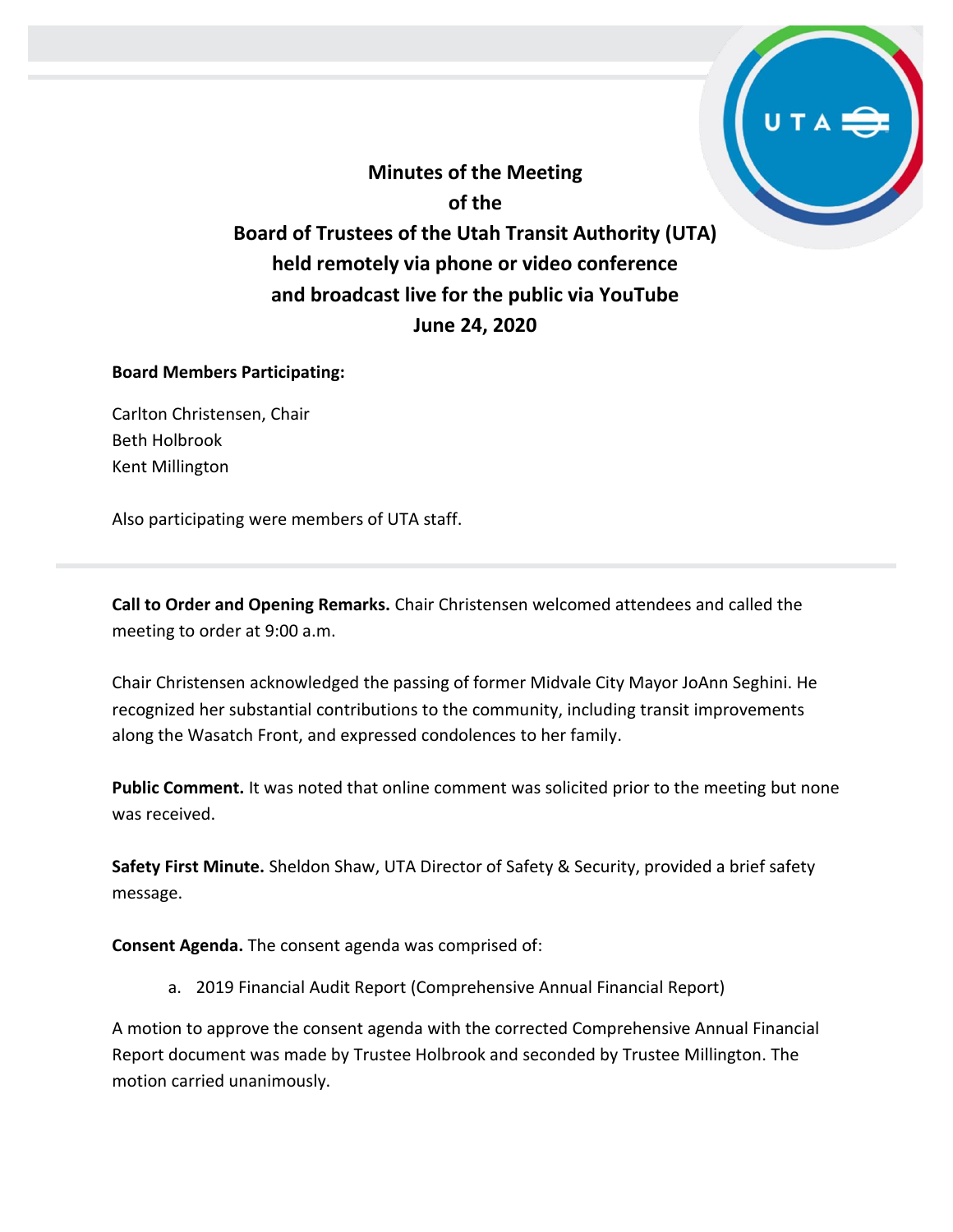#### **Agency Report.**

**Depot District Clean Fuels Technology Center Art Piece.** Carolyn Gonot, UTA Executive Director, was joined by Grey Turner, UTA Acting Director of Capital Projects. Mr. Turner spoke about a portion of a Gantry crane beam that was salvaged from the historical Depot District facility and converted into a piece of public art that is now on display at 470 South 900 East in Salt Lake City.

**Temporary Service Modification Extension Approval.** Ms. Gonot was joined by Eddy Cumins, UTA Chief Operating Officer. Mr. Cumins requested an extension to the temporary service modification issued earlier this year until the August 2020 change day (slated for August 23, 2020) or until August 31, 2020. Mr. Cumins mentioned that ridership on routes is being monitored to ascertain whether adjustments are needed. As an example of the agency's responsiveness to changing public needs, he said additional trips have been added to route 470 to accommodate increased demand.

A motion to approve the extension request and authorize the executive director to implement necessary service modifications through the August 2020 change day or until August 31, 2020 was made by Trustee Millington and seconded by Trustee Holbrook. The motion carried unanimously.

**Pension Committee Report.** Trustee Millington spoke about the effect of assumption valuation calculations and unfunded liability for the UTA pension. He said a proposal for the board is being prepared that adjusts the return assumption to 6.75% and maintains the current 16.3% contribution rate toward the unfunded liability. Discussion ensued. Questions on the effect of market volatility, market forecasts, lump sum payment trends, and impact of lump sum payments on the pension fund were posed by the board and answered by Trustee Millington.

#### **Resolutions.**

**R2020-06-05 Resolution Approving the Financial Analysis and Authorizing Execution of the Associated Agreements for Sandy East Village 3 Transit-Oriented Development.**  The resolution authorizes execution of the operating agreement of Hamilton Partners (HP)-UTA East Village 3 LLC; limited liability company agreement; the contribution agreement; the ground lease; the parking structure construction, operation and easement agreement (COREA); and the parking structure management agreement on the Sandy East Village 3 transit-oriented development. Paul Drake, UTA Director of Real Estate & Transit-Oriented Development, clarified that approval of the resolution also includes conveyance of the property.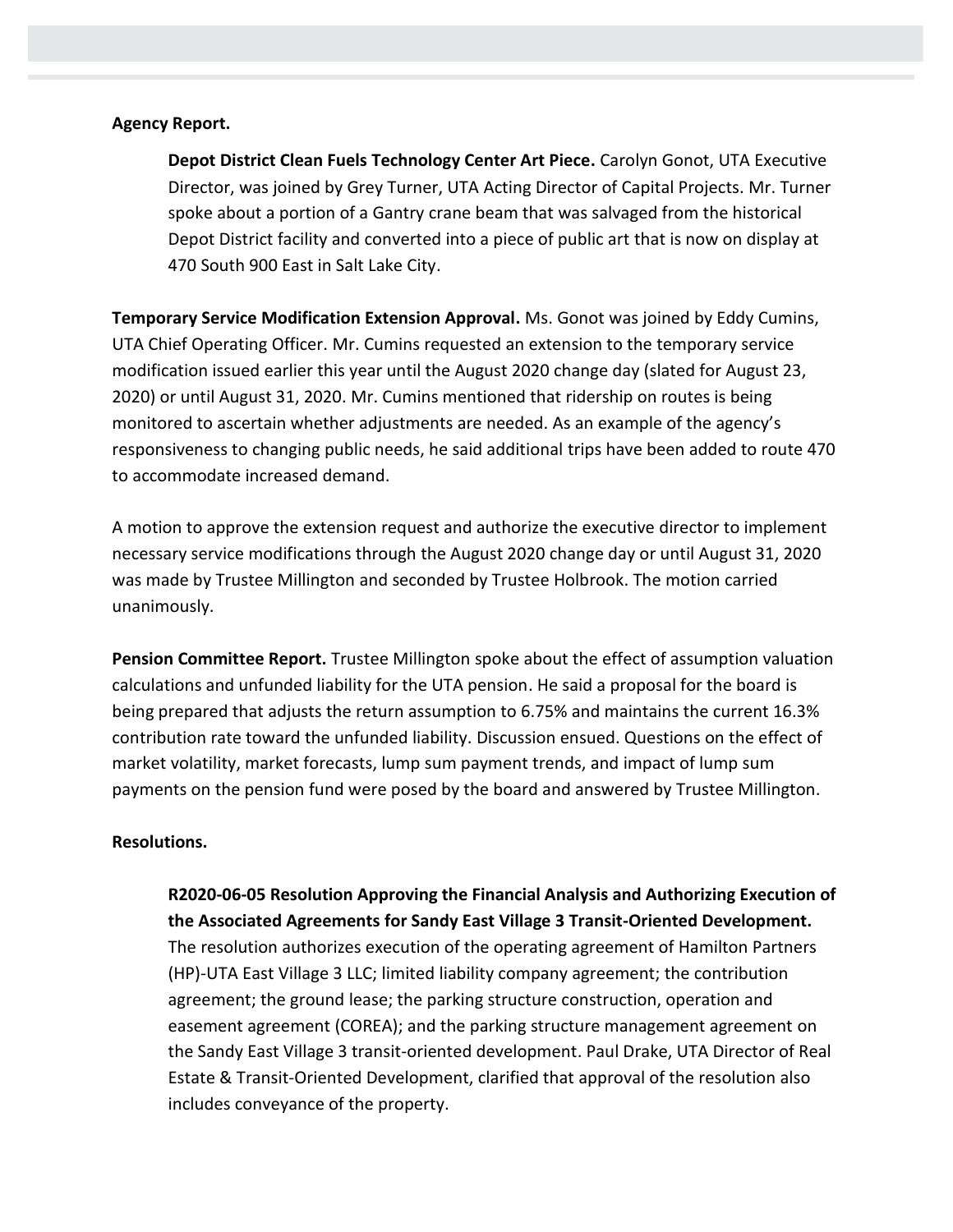A motion to approve R2020-06-05, including conveyance of the property, was made by Trustee Holbrook and seconded by Trustee Millington. The motion carried unanimously, with aye votes from Trustee Holbrook, Trustee Millington, and Chair Christensen.

#### **Contracts, Disbursement, and Grants.**

**Contract: Occupational Medical Services (Intermountain Health Care WorkMed).** Jacob Gomez, UTA Manager of Total Rewards, explained the contract, which covers Department of Transportation physicals, drug and alcohol testing, worker's compensation examinations, and other medical services. He noted the board is being asked to approve the contract, which began in March 2019, and authorize the executive director to exercise the option years allowed in the agreement.

A motion to approve the contract including the option years was made by Trustee Millington and seconded by Trustee Holbrook. The motion carried unanimously.

**Contract: Drug and Alcohol Testing Services (Workforce QA).** Mr. Gomez described the contract, which provides drug and alcohol compliance testing mandated by the Federal Transit Administration, Federal Railroad Administration, and the UTA drug and alcohol policy. He requested the board approve the contract, which began in 2019, and authorize the executive director to exercise the option years allowed in the agreement.

Brief discussion ensued. A question on the annual number of tests conducted was posed by the board and answered by staff.

A motion to approve the contract including the options years was made by Trustee Millington and seconded by Trustee Holbrook. The motion carried unanimously.

# **Contract: SD160 Auxiliary Power Supply (APS) Replacement (Woojin IS America, Inc.).**

Mr. Cumins was joined by Kyle Stockley, UTA Manager of Vehicle Overhaul & Bus Support. Mr. Cumins summarized the contract for the purchase of 19 APS units for the SD160 light rail vehicles in the amount of \$1,262,930. He indicated the units are part of the vehicle midlife overhaul project.

Discussion ensued. Questions on the effects of decreased service on the overhaul program, decision to replace the entire APS unit, and lifespan of replacements were posed by the board and answered by staff.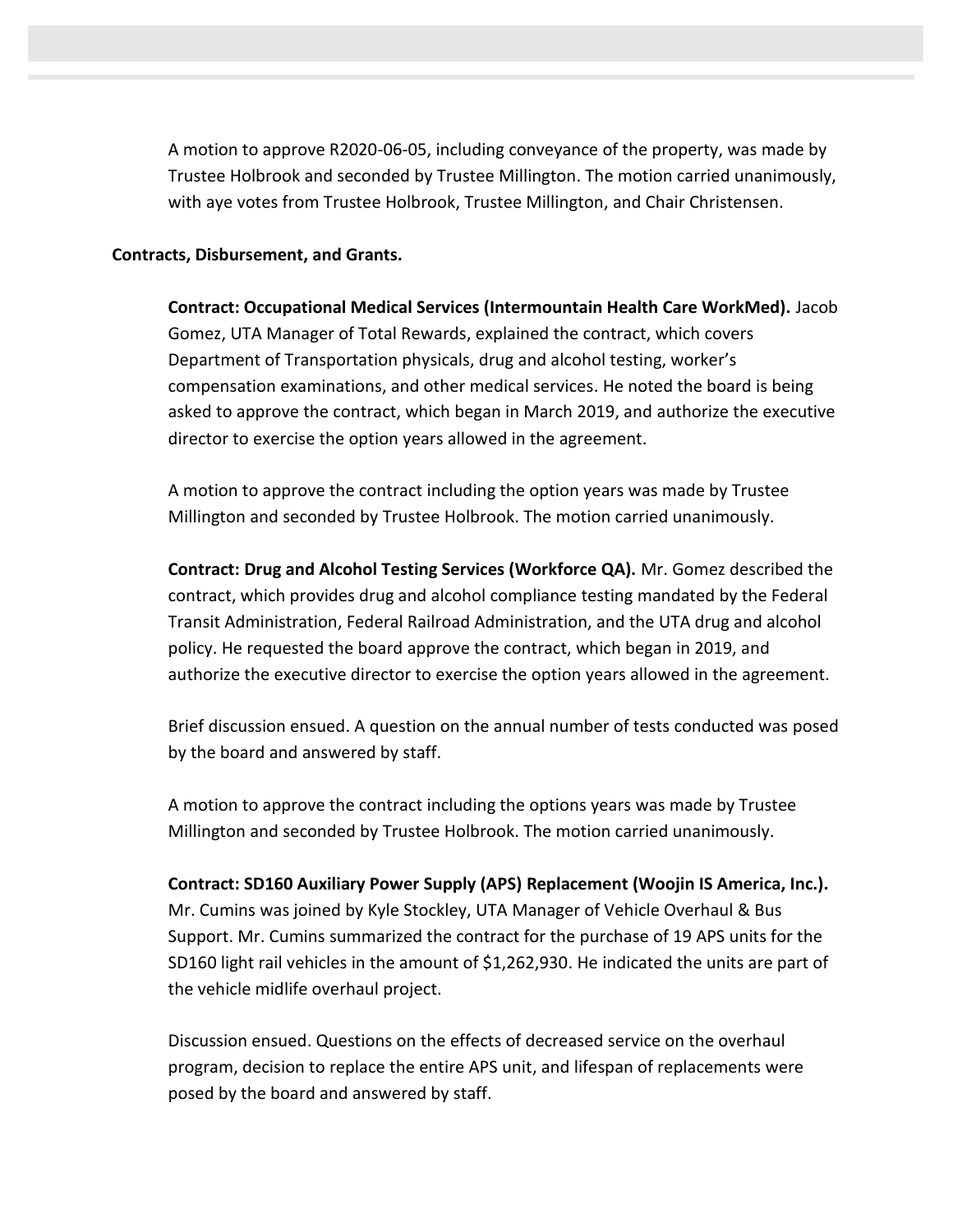A motion to approve the contract was made by Trustee Holbrook and seconded by Trustee Millington. The motion carried unanimously.

**Change Order: Construction Management Fees 2020 – On-Call Maintenance Contract, Task Order #110 (Stacy and Witbeck Inc.).** Mr. Cumins was joined by David Hancock, UTA Director of Asset Management. Mr. Hancock requested the board approve task order #110 in the amount of \$374,884 for project and construction management fees for the 2020 the construction season.

Discussion ensued. A question on comparisons to project management costs in 2019 was posed by the board and answered by staff.

A motion to approve the change order was made by Trustee Millington and seconded by Trustee Holbrook. The motion carried unanimously.

**Change Order: State of Good Repair Mid-Jordan Grade Crossing Replacement – On-Call Maintenance Contract, Task Order #111 (Stacy and Witbeck Inc.).** Mr. Cumins was joined by Mr. Hancock. Mr. Hancock asked the board to approve the on-call maintenance contract task order #111 for two grade crossing replacements in the amount of \$919,100. The grade crossings are located at 9000 South and 4000 West on the Red Line. He noted a bus bridge will be in place while the repairs are underway.

Discussion ensued. A question on whether the repairs will address problems UTA has experienced with crossings on west end of the Red Line was posed by the board and answered by staff.

A motion to approve the change order was made by Trustee Holbrook and seconded by Trustee Millington. The motion carried unanimously.

**Revenue Contract: Supplement No. 3 to TIGER Stakeholder Agreement for Salt Lake City Folsom Trail TIGER Project (Salt Lake City Corporation).** Mary DeLoretto, UTA Chief Service Development Officer, was joined by Heather Bening, UTA Project Manager II. Ms. DeLoretto explained the contract, which increases the project budget for the Folsom Trail project by \$1,369,347 with funds from Salt Lake City Corporation.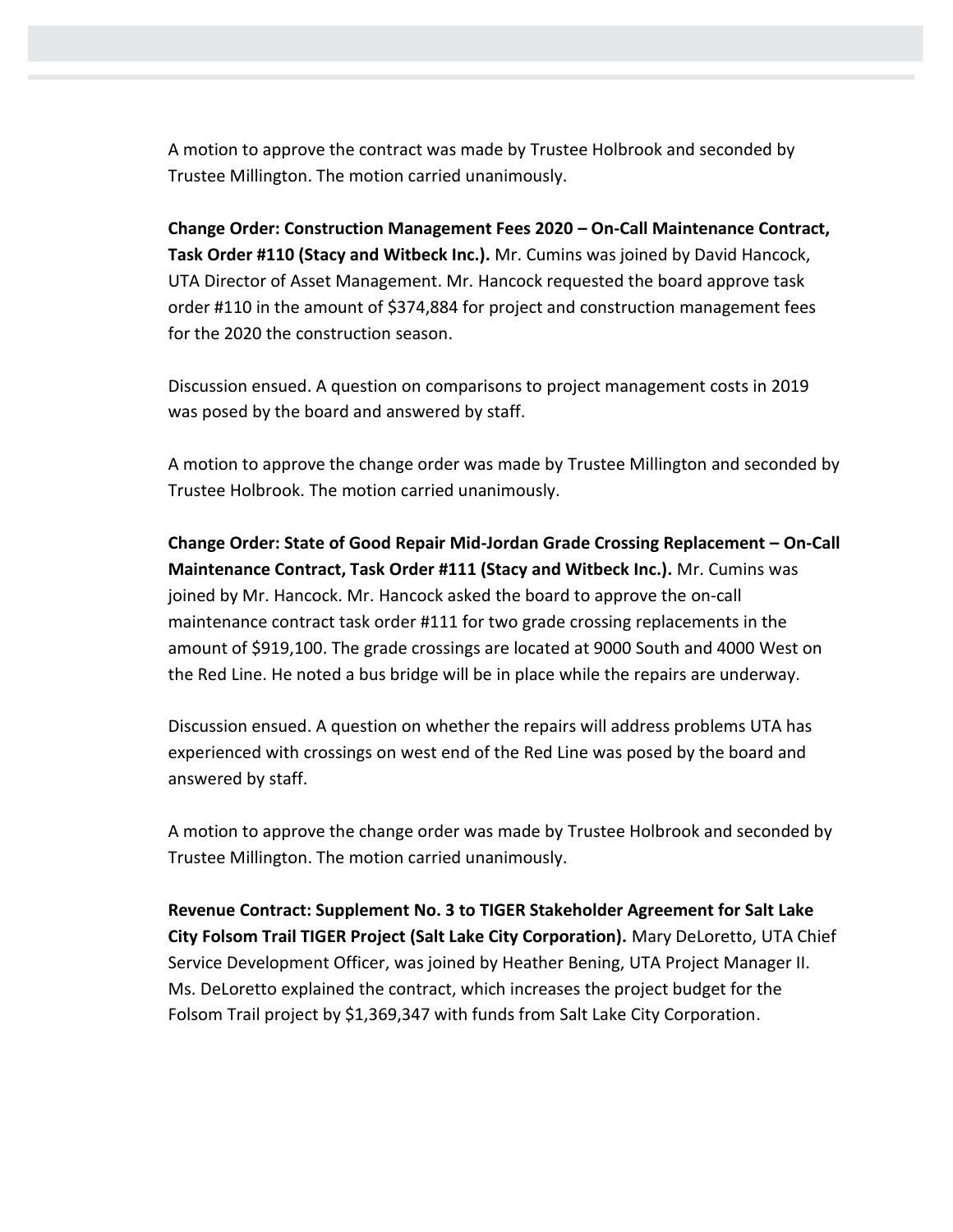Discussion ensued. Questions on the city's ability to acquire property for the trail, features of the trail at the I-15 crossing, and whether the supplemental funds are included in the UTA budget were posed by the board and answered by staff.

A motion to approve the contract was made by Trustee Holbrook and seconded by Trustee Millington. The motion carried unanimously.

## **Service and Fare Approvals.**

**ECO Pass Agreement (State of Utah).** Monica Morton, UTA Fares Director, described the one-year agreement, which allows the State of Utah to purchase and issue discounted monthly transit passes to its employees. Each pass will be billed at the standard ECO monthly pass price of \$89.

Discussion ensued. A question on utilization by state employees was posed by the board and answered by Ms. Morton.

A motion to approve the agreement was made by Trustee Holbrook and seconded by Trustee Millington. The motion carried unanimously.

### **Other Business.**

**Next Meeting.** The next meeting of the board will be on Wednesday, July 1, 2020 at 9:00 a.m.

**Closed Session.** Chair Christensen indicated there were matters to be discussed in closed session relative to the purchase, exchange, lease, or sale of real property, as well as pending or reasonably imminent litigation. A motion to move into closed session was made by Trustee Millington and seconded by Trustee Holbrook. The motion carried unanimously and the board entered closed session at 10:01 a.m.

**Open Session.** A motion to return to open session was made by Trustee Millington and seconded by Trustee Holbrook. The motion carried unanimously and the board returned to open session at 11:29 a.m.